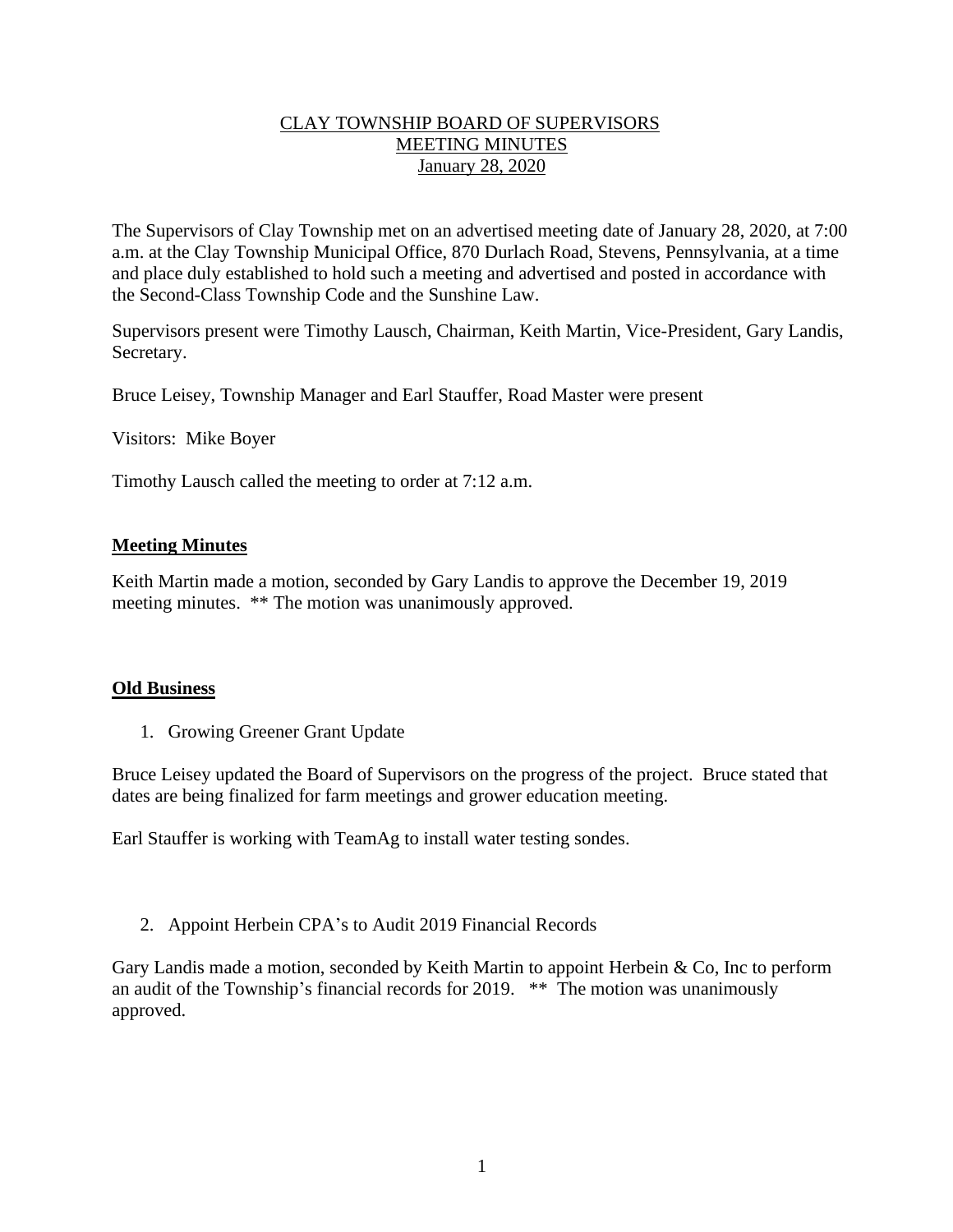3. Execute Stormwater Management Agreement for Daniel Esh

After review, Keith Martin made a motion, seconded by Gary Landis to approve and execute the Stormwater Management Agreement and Declaration of Easement between Daniel Esh, Daniel and Fannie Kauffman and Clay Township. \*\* The motion was unanimously approved.

# **New Business**

1. Road Master Update

There was discussion on the Durlach Hill Road widening project.

Keith Martin made a motion, seconded by Gary Landis to approve advertising of the Durlach Hill Road widening project. Hanover Engineering will provide oversight for the project. \*\* The motion was unanimously approved.

There was discussion on participation in Joint Municipal Bidding. Keith Martin made a motion, seconded by Gary Landis to approve Resolution #012820 for participation in Joint Municipal Bidding for line painting and ultra-thin paving in the Countryside development and Mockingbird Circle. \*\* The motion was unanimously approved.

2. Approve Opening of Checking and CD Accounts and Authorize Signees at JBT

Bruce Leisey reviewed the account details with the Board of Supervisors.

Gary Landis made a motion, seconded by Keith Martin to approve opening a checking and CD account at JBT with Bruce Leisey, Keith Martin and Gary Landis as authorized signees on the accounts. \*\* The motion was unanimously approved.

3. Approve Power Purchasing Agreement

After review, Gary Landis made a motion, seconded by Tim Lausch to execute agreement with Five Point Energy Solutions, Huston Texas to provide electric at a cost of .0611 kwh for a period of 3 years starting 12/2020. \*\* The motion was unanimously approved.

4. Adopt CDL Employee Drug and Alcohol Testing Personnel Policy

After review and discussion, Gary Landis made a motion, seconded by Keith Martin to adopt Resolution #012820A revising the CDL Employee Drug and Alcohol Testing Policy. \*\* The motion was unanimously approved.